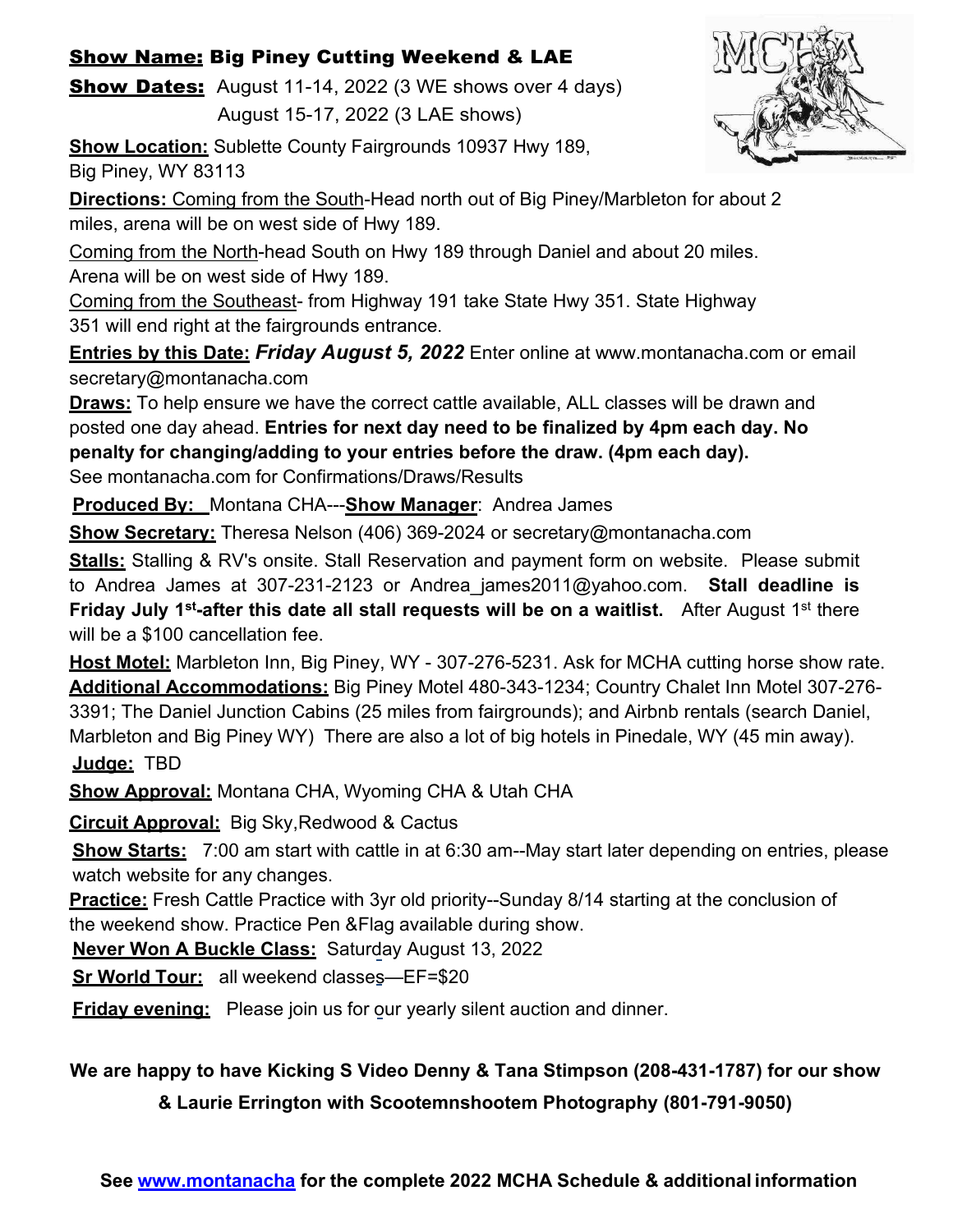## **2022 Big Piney Schedule (tentative)**

## **WEEKEND Schedule Thursday thru Sunday Community Community Community Community Community Community Community Community Community**

| 8/11/2022 |                | <b>Thursday</b>   |
|-----------|----------------|-------------------|
| Show#:    | Order          | Class:            |
| #1 WE     | 1              | Open              |
| $#1$ WE   | $\overline{2}$ | <b>Non Pro/UA</b> |
| #1 WE     | 3              | 5,000 Nov         |
| #1 WE     | 4              | 5,000 NNP         |
| #1 WE     | 5              | 50,000 Am         |
| #1 WE     | 6              | 35,000 NP         |
| #1 WE     | 7              | 25 Novice         |
| $#1$ WE   | 8              | <b>25 NNP</b>     |

| 8/12/2022 |                | Friday           |
|-----------|----------------|------------------|
| Show#:    | Order          | Class:           |
| #2 WE     | 1              | 5,000 Nov        |
| #2 WE     | $\overline{2}$ | 5,000 NNP        |
| #2 WE     | 3              | 50,000 Am        |
| #1 WE     | $\overline{4}$ | Youth            |
| #2 WE     | 5              | 35,000 NP        |
| #1 WE     | 6              | 15,000 Am        |
| $#1$ WE   | 7              | 2,000 LR         |
| #2 WE     | 8              | <b>25 Novice</b> |
| #2 WE     | 9              | <b>25 NNP</b>    |

| 8/13/2022                    |                | <b>Saturday</b>   |
|------------------------------|----------------|-------------------|
| Show#:                       | Order          | Class:            |
| #2 WE                        | 1              | <b>Open</b>       |
| #2 WE                        | $\overline{2}$ | <b>Non Pro/UA</b> |
| #3 WE                        | 3              | 50,000 Am         |
| #2 WE                        | 4              | Youth             |
| $#3$ WE                      | 5              | 5,000 Nov         |
| $#3$ WE                      | 6              | 5,000 NNP         |
| $#3$ WE                      | 7              | 35,000 NP         |
| #2 WE                        | 8              | 15,000 Am         |
| #2 WE                        | 9              | 2,000 LR          |
| possibly move<br>after youth | 10             | <b>NWAB</b>       |

| 8/14/2022 |                | Sunday            |
|-----------|----------------|-------------------|
| Show#:    | Order          | <b>Class:</b>     |
| #3 WE     |                | Open              |
| #3 WE     | $\overline{2}$ | <b>Non Pro/UA</b> |
| #3 WE     | $\mathbf{3}$   | Youth             |
| #3 WE     | $\overline{4}$ | <b>25 Novice</b>  |
| #3 WE     | 5              | <b>25 NNP</b>     |
| #3 WE     | 6              | 15,000 Am         |
| #3 WE     | 7              | 2,000 LR          |

## **Monday thru Wednesday**

| 8/15/2022  |       | <b>Monday</b> |
|------------|-------|---------------|
| Show $#$ : | Order | Class:        |
| $#1$ LAE   |       | 5/6 Open      |
| $#1$ LAE   | 2     | $5/6$ NP      |
| $#1$ LAE   | 3     | 4 Open        |
| $#1$ LAE   | 4     | 4 NP          |
| $#1$ LAE   | 5     | 3 Open        |
| #1 LAE     |       | 3 NP          |

| 8/16/2022 |                | Tuesday       |
|-----------|----------------|---------------|
| Show#:    | Order          | <b>Class:</b> |
| #2 LAE    |                | 4 Open        |
| $#2$ LAE  | $\overline{2}$ | 4 NP          |
| $#2$ LAE  | $\mathbf{3}$   | 3 Open        |
| $#2$ LAE  | 4              | 3 NP          |
| #2 LAE    | 5              | 5/6 Open      |
| #2 LAE    | 6              | $5/6$ NP      |

| 8/17/2022 |       | Wednesday |
|-----------|-------|-----------|
| Show#:    | Order | Class:    |
| #3 LAE    |       | 3 Open    |
| #3 LAE    | 2     | 3 NP      |
| #3 LAE    | 3     | 5/6 Open  |
| #3 LAE    | 4     | $5/6$ NP  |
| #3 LAE    | 5     | 4 Open    |
| #3 LAE    | 6     | 4 NP      |